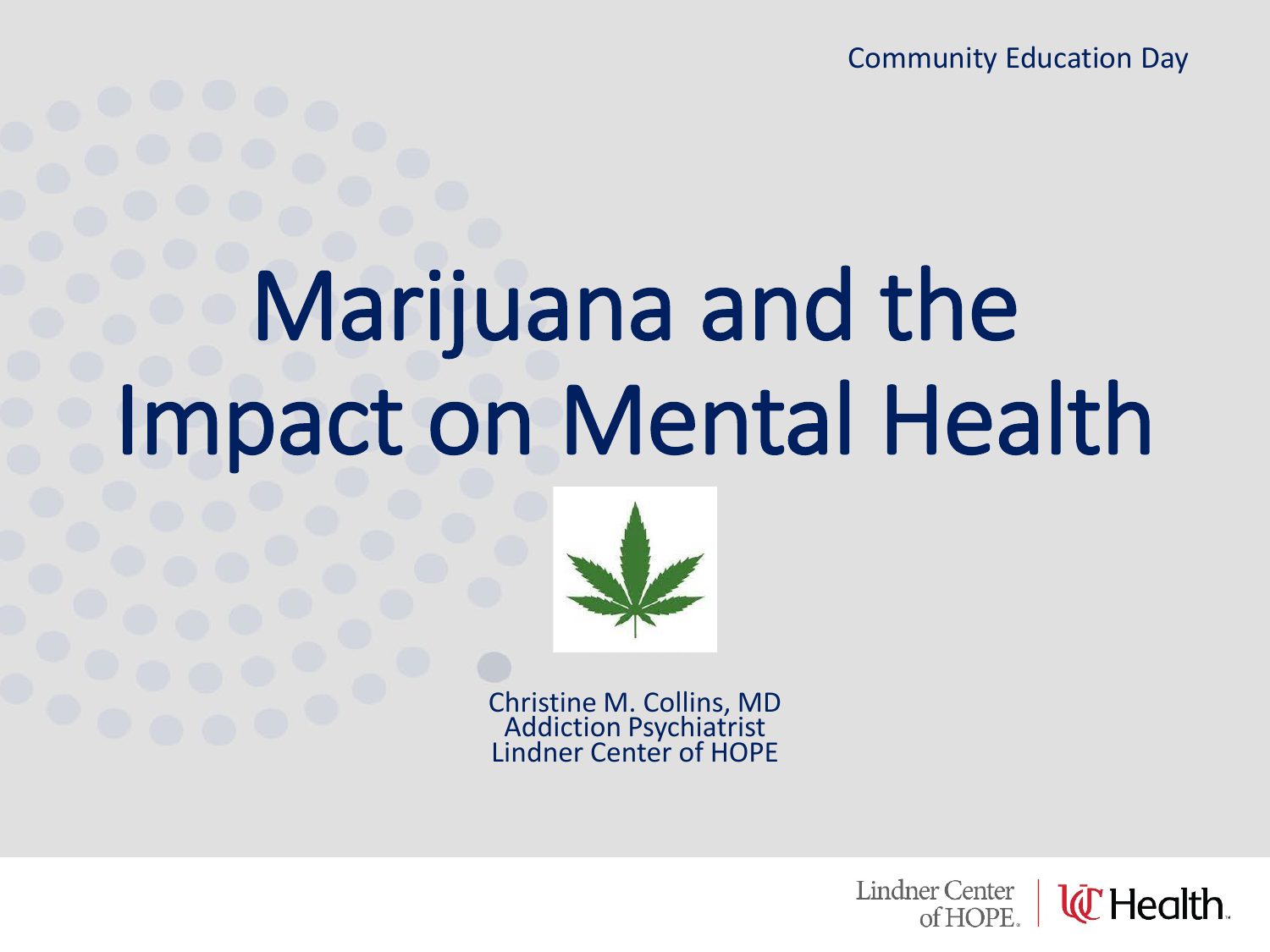## Outline

**Lindner Center** 

**l@ Health**.

- Johnny's story
- Marijuana
	- Effects on brain and body
	- Trends in use
- Current evidence
	- Potential therapeutic benefits
	- Risks to mental health
- Ohio's medical marijuana policy
- Staying informed
	- Talking with medical professionals
	- Knowing available resources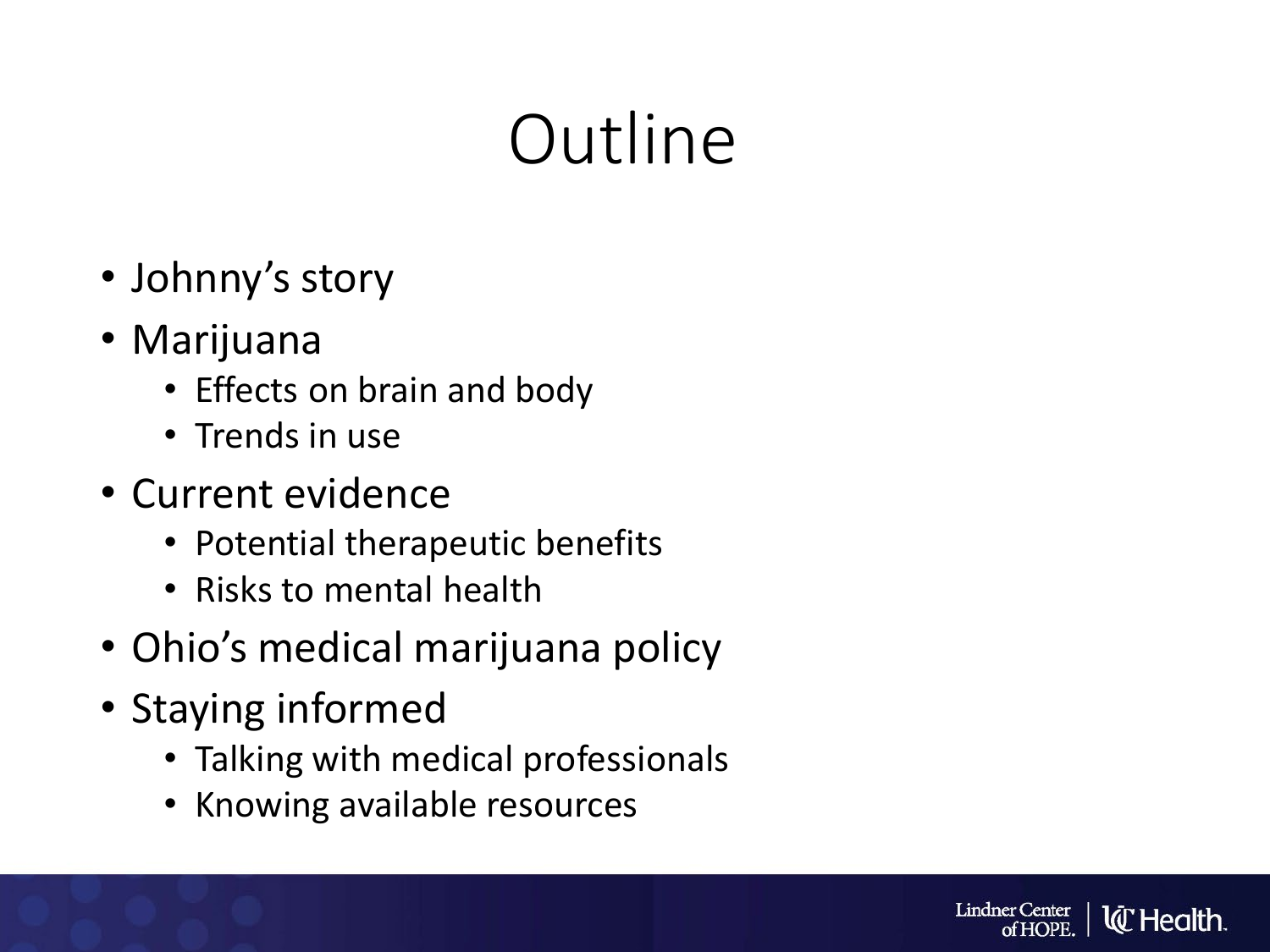## Johnny's Story

- https://johnnysambassadors.org/ [a-public-service-announcement](https://johnnysambassadors.org/a-public-service-announcement-about-high-thc-pot/)about-high-thc-pot/
- *Eternal Leadership: The Dangerous Truth About Today's Marijuana* Podcast

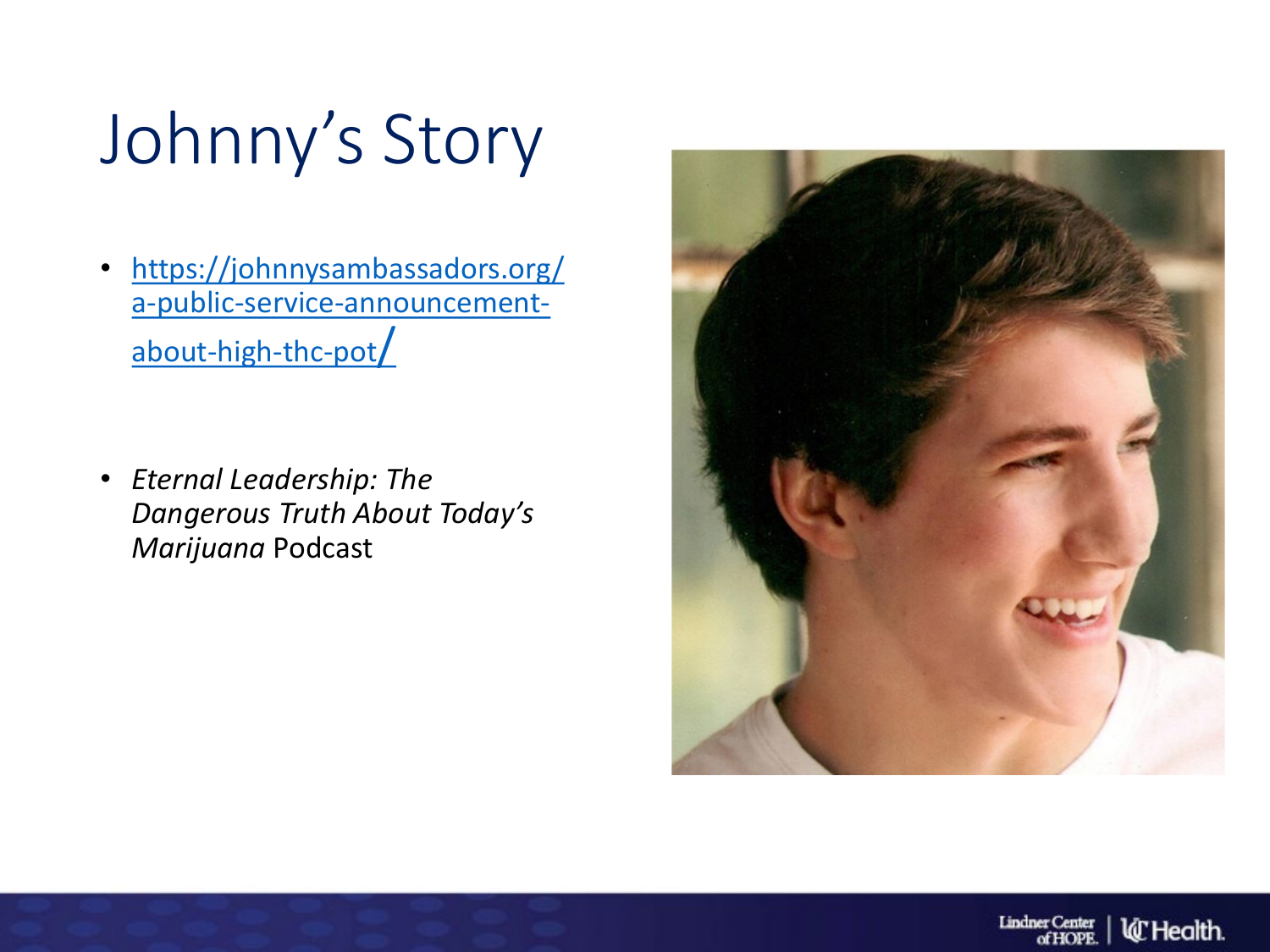## What is Marijuana?



- Dried leaves, flowers, stems, and seeds from the plant *Cannabis sativa* or *Cannabis indica*
- Complex plant, hundreds of cannabinoids including
	- THC (tetrahydrocannabinol)– main psychoactive or mind-altering component
	- CBD (cannabidiol)– purported to have health benefits
- Extracts can also be made from the plant

https://nida.nih.gov/drug-topics/cannabis-marijuana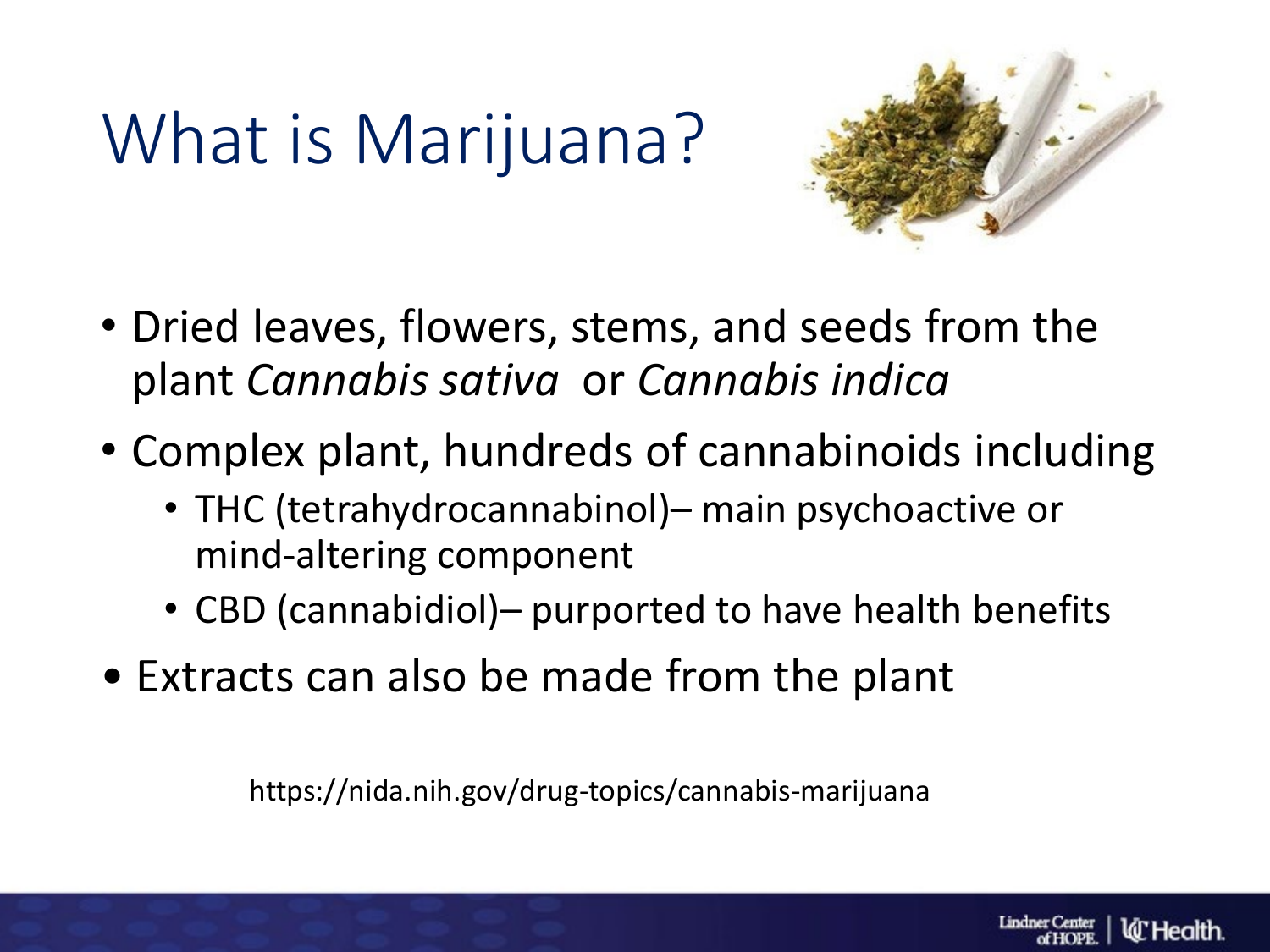### How Marijuana is Used

- Smoking
	- Hand rolled cigarettes ("joint")
	- Pipes or water pipes ("bong")



**Lindner Center** 

**ld** Health

- (Partially) empty cigars filled with marijuana ("blunt")
- Vaporized
- Food products ("edibles")
	- Brownies, cookies, candy, tea
- Smoking or vaping marijuana extracts ("dabbing")
	- THC-rich resins
	- Concentrated marijuana and butane solvent
	- Wax, budder, hash oil, shatter

https://nida.nih.gov/publications/drugfacts/cannabis-marijuana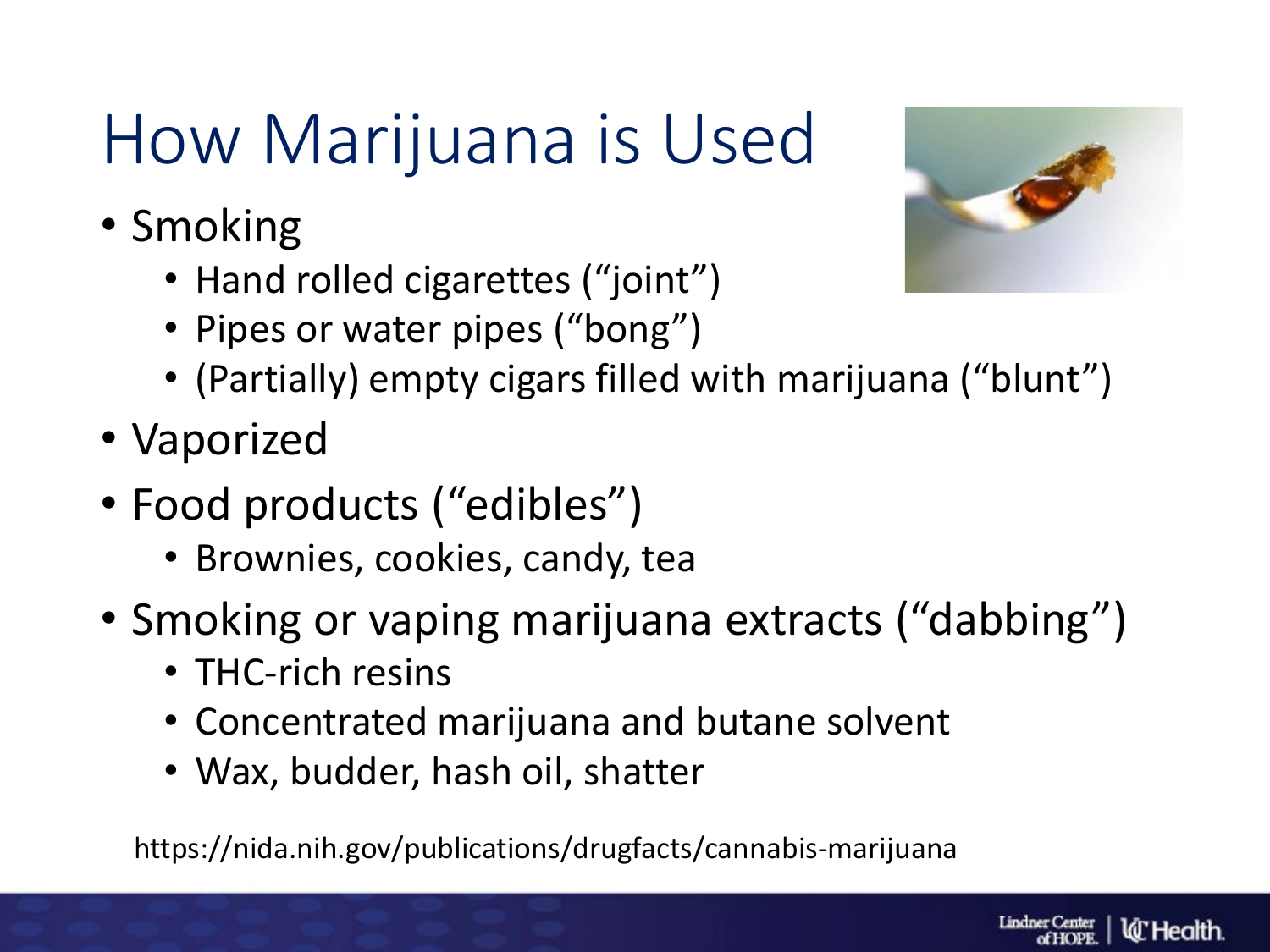## Marijuana's effects on central nervous system



Picture: https://teens.drugabuse.gov/drug-facts/marijuana

**Lindner Center** 

of HOPE

**la** Health.

Acts on the endocannabinoid system, composed of natural cannabinoids (including anandamide) and cannabinoid receptors present throughout brain and spinal cord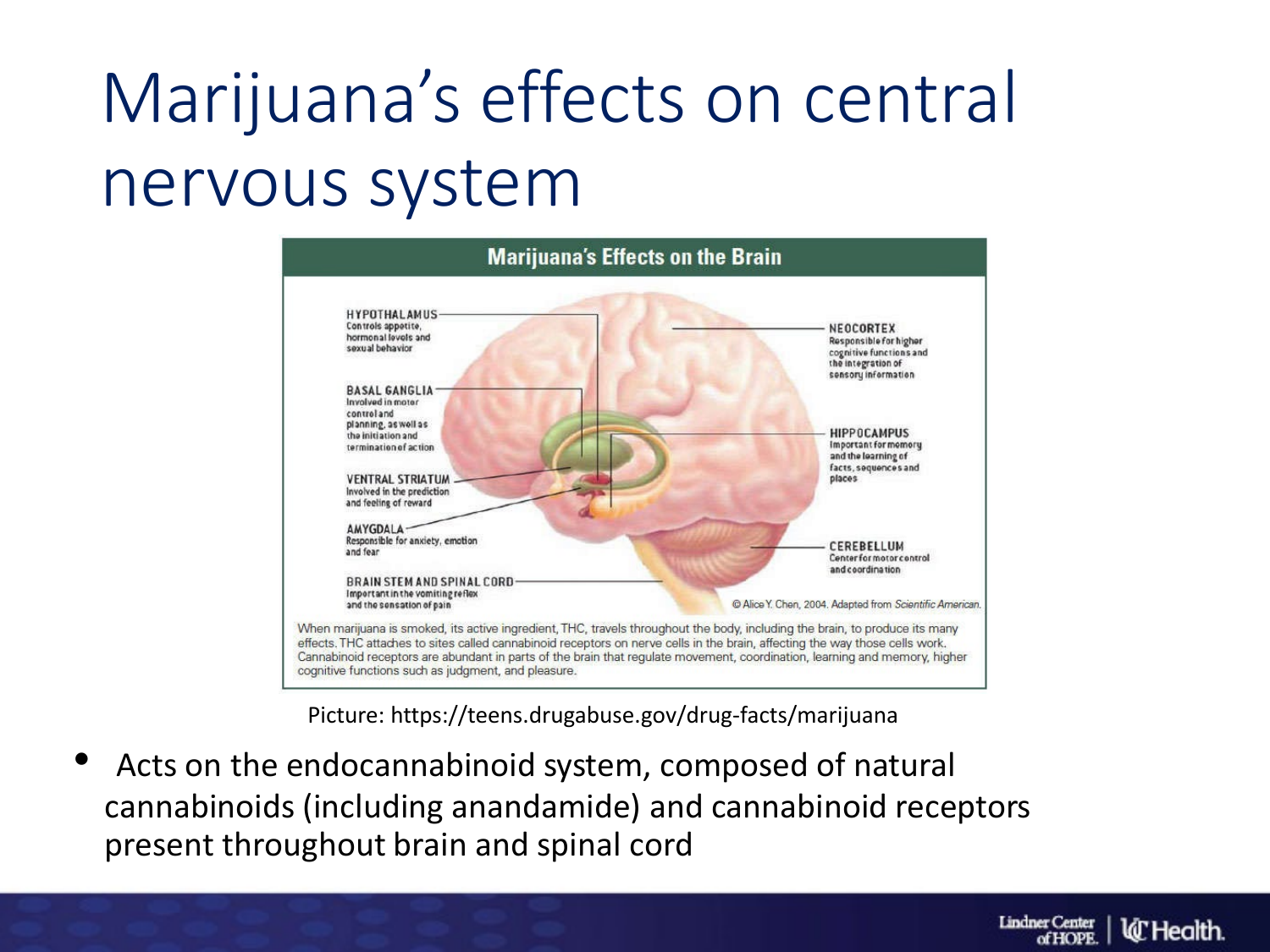### Marijuana's effects cont'd

- THC activates CB1 and CB2 receptors
	- reducing neurotransmission, which is associated with impairments in learning, memory, spatial orientation, and attention and physiologic effects including elevated HR
	- produces euphoria and can produce psychosis; may have analgesic and anti-inflammatory properties
- CBD binds weakly to CB1 and decreases effects of CB2
	- thought to produce pain relief and possibly anti-anxiety; low likelihood for intoxication
- CBD thought to lessen psychoactive effects of THC, so ratio is important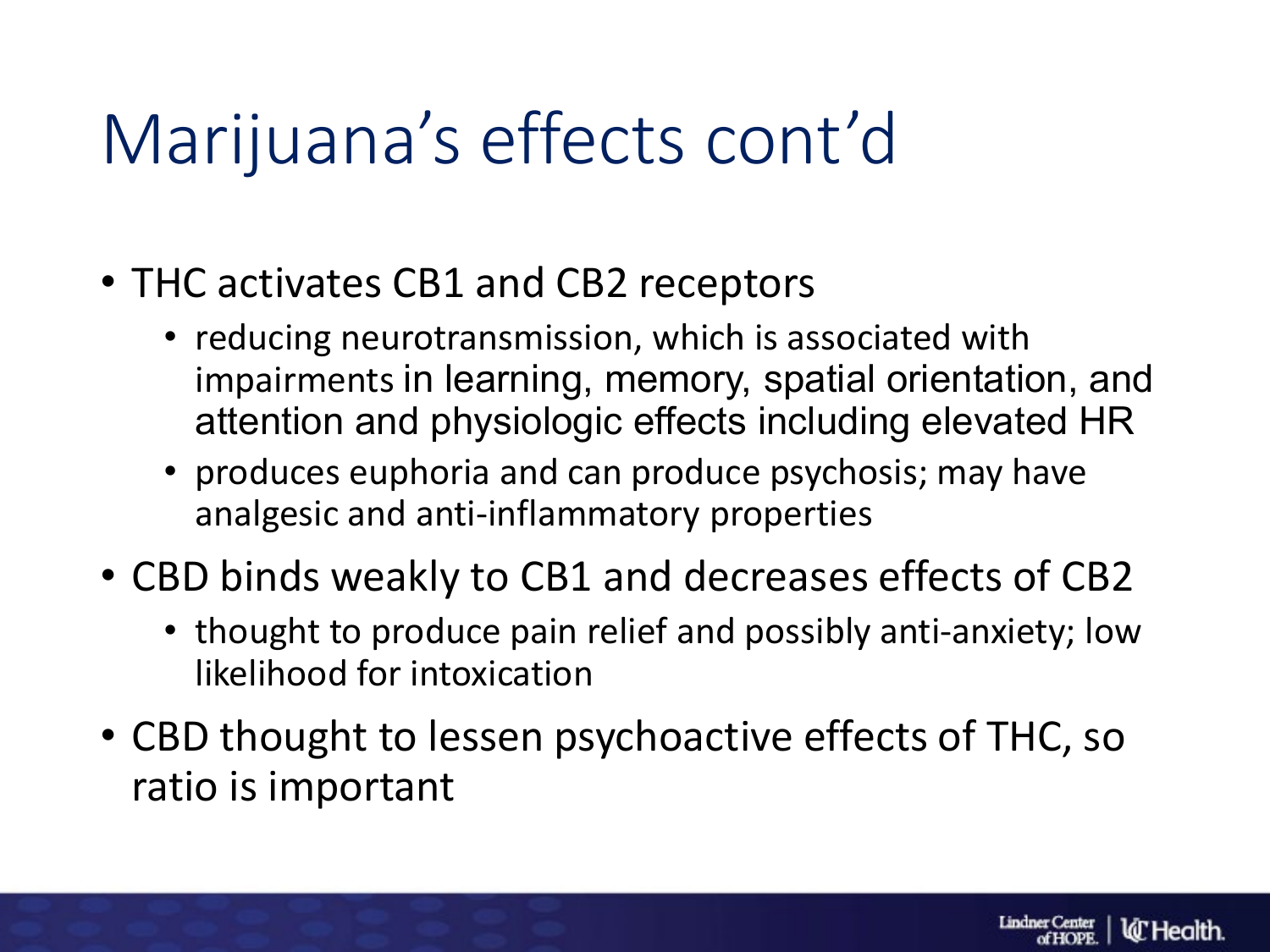## Marijuana: Physiologic Response

**HOW CANNABIS** Affects the Body

### **MEMORY PROBLEMS**

THC changes the way a part of your brain called the hippocampus processes information, so it can affect your ability to form new memories.

**IMPAIRED JUDGMENT** THC alters the way you process information, so your judgment

may be impaired.

**DOPAMINE RELEASE** 

Cannabis triggers the release of

dopamine in the brain, triggering

feelings of euphoria and potentially

heightening your sensory perception.

SLOWED REACTION TIME Cannabis may alter your balance, coordination, and reflex response. This could affect things such as your ability to drive.

> **GLAUCOMA RELIEF**

Cannabis can lower pressure within the eyes and relieve symptoms of glaucoma for a short time.

### **RESPIRATORY EFFECTS**

Cannabis smoke contains a mixture of chemicals that can irritate your lungs and bronchial passages, similar to tobacco smoke. You may experience a burning mouth or throat, a phleamy cough, or an increased risk of bronchitis.

### **EFFECTS ON CIRCULATION**

Smoking cannabis causes an almost immediate jump in your heart rate and expansion of your blood vessels that may result in a redness of the eyes. **WEAKENED IMMUNE SYSTEM** 

THC may suppress your immune system, making you potentially more vulnerable to infection However, this may also be beneficial if you are living with an autoimmune condition.

### **EFFECTS ON DIGESTION**

Cannabis stimulates the appetite and may reduce nausea and vomiting. which can be helpful for people being treated for cancer or AIDS.

**EFFECTS DURING PREGNANCY** 

Using cannabis during pregnancy can also affect the developing baby. The child may have trouble with memory. concentration, and problem-solving skills.

### **PAIN RELIEF**

Cannabis may temporarily help relieve pain and inflammation in the body.

### Short term effects:

elevated HR, low BP, dry mouth and dry eyes, euphoria, psychosis, increased anxiety altered sense of time, impaired memory and cognition, reduced motor coordination and judgement, increased appetite, anti-nausea properties, pain relief, anti-spasticity

CBD may cause somnolence, diarrhea, fatigue, lack of appetite, pain relief

### Virtually no risk for respiratory depression or fatal overdose

Picture: https://www.healthline.com/health/effects-of-cannabis-on-body

**Lindner Center** 

of HOPE.

**W** Health.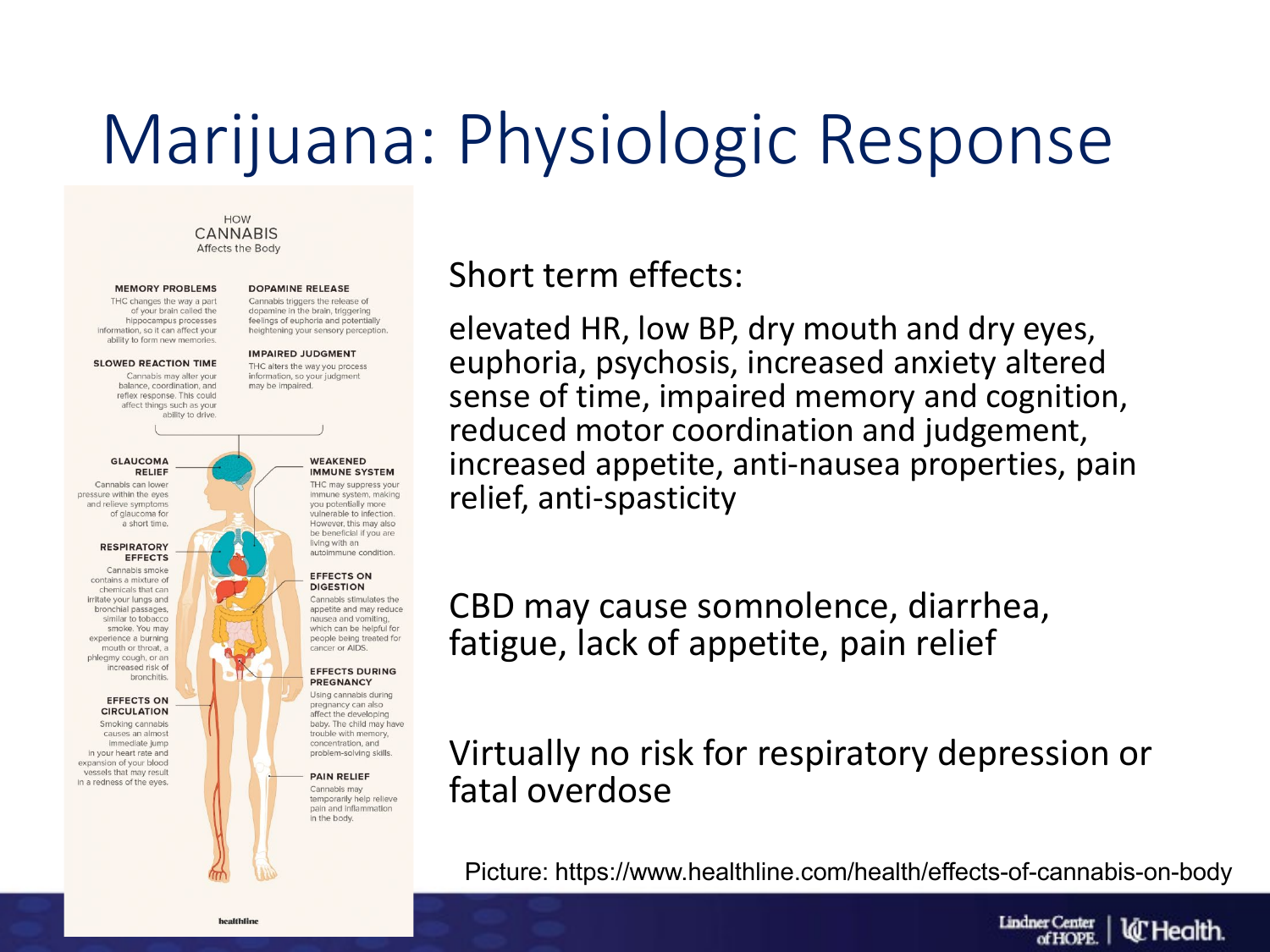## Marijuana: Physiologic Response

- Long term effects:
	- Affects brain development
		- may impair thinking, memory, and learning functions and affect how the brain builds connections between areas necessary for these function
	- Lower IQ in individuals who smoke marijuana heavily starting in their teen years (lasting into adulthood)
	- Risk for low birth weight, resp problems, cognitive effects when exposed in utero
	- Risk for addiction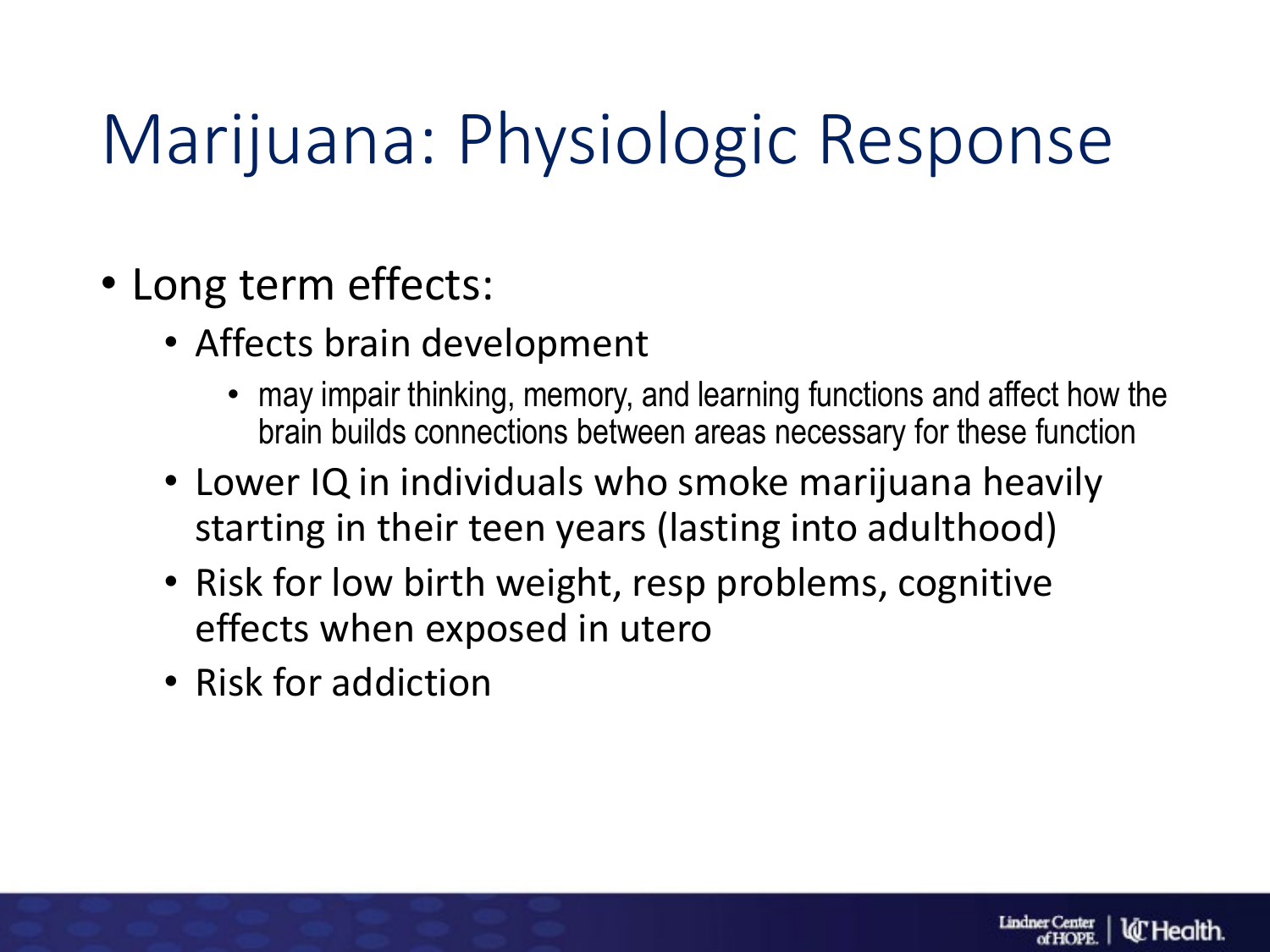### Marijuana: Then and Now

- DEA confiscated samples of marijuana were analyzed from 1995 to 2014 (38,681 samples)
- Increased potency of THC and decreased potency of CBD

|                 | 1995           | 2014      |
|-----------------|----------------|-----------|
| <b>THC</b>      | 4%             | 12%       |
| <b>CBD</b>      | $0.5\%$ (2004) | $< 0.2\%$ |
| <b>THC: CBD</b> | 15             | 80        |

ElSohly et al. 2016

\*THC concentrates: "dabbing" may have up to 40-80% THC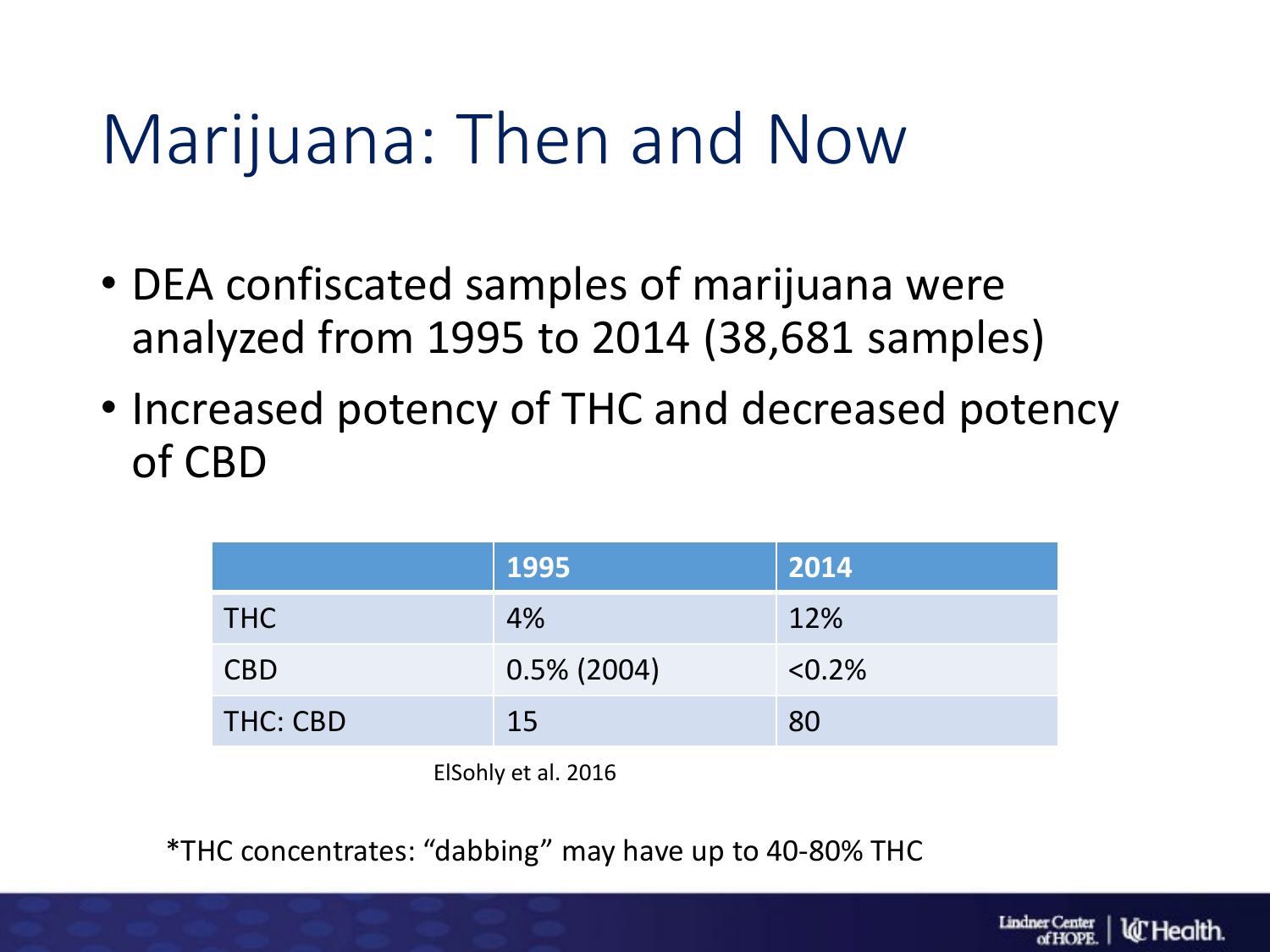### Marijuana: Then and Now

### Trends in Prevalence rates of Marijuana Use in ages 12-25 y/o in US



**Lindner Center l***C* Health. of HOPE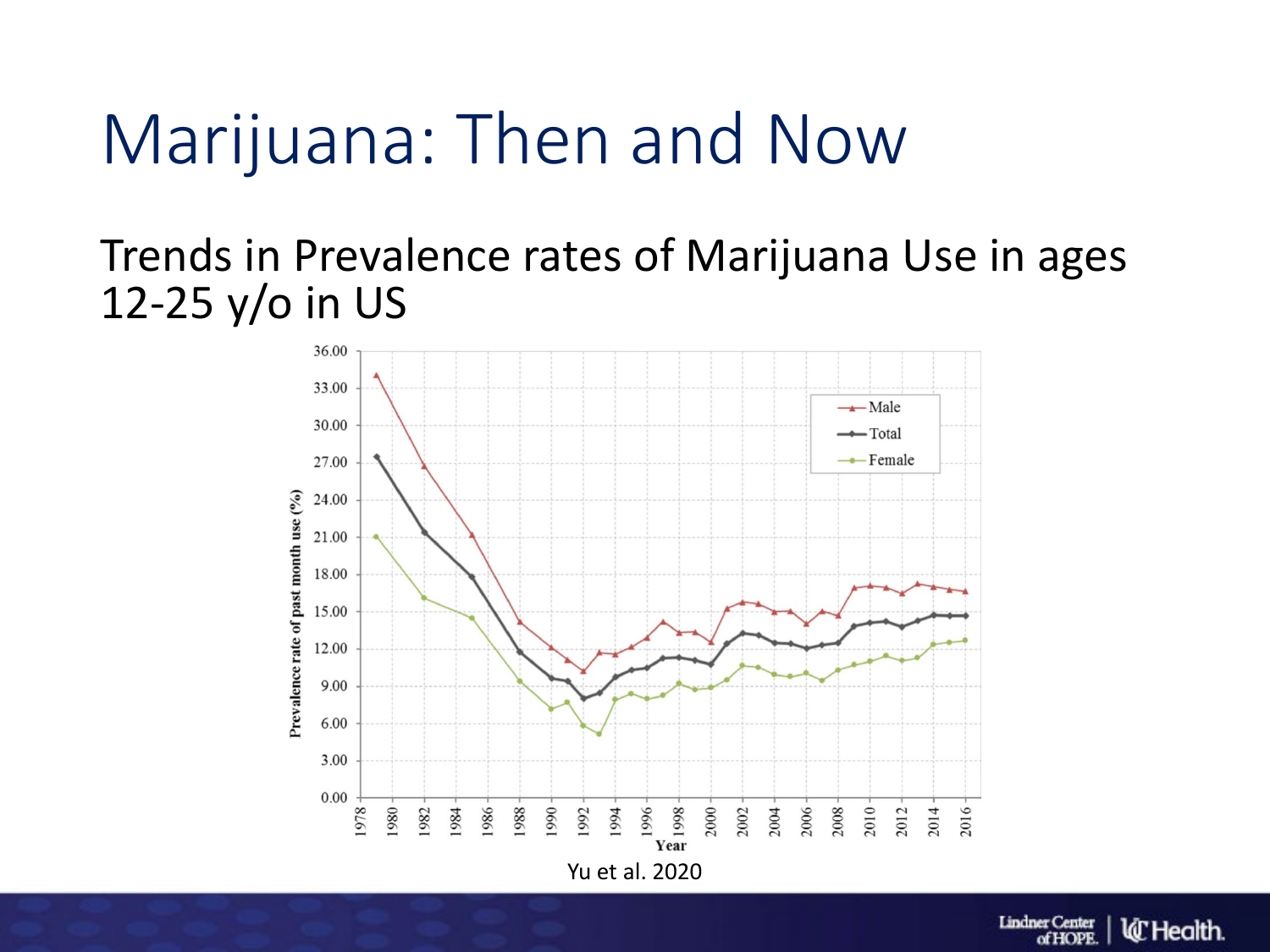## Medical Indications for Marijuana

- FDA-approved cannabis-related meds:
	- Dronabinol, Nabilone (synthetic THC)
		- Approved for chemotherapy-related nausea/vomiting and appetite stimulation in patients with cancer and HIV
	- Epidolex (contains CBD)
		- Approved for rare childhood seizure disorders– Dravet Syndrome and Lennox Gestaut Syndrome
	- Rigorously studied
- "Medical" Marijuana is illicit federally (DEA schedule I)
	- lack of high quality RCTs in humans, small sample sizes, difficulty in standardizing across studies
	- Medical marijuana is unstandardized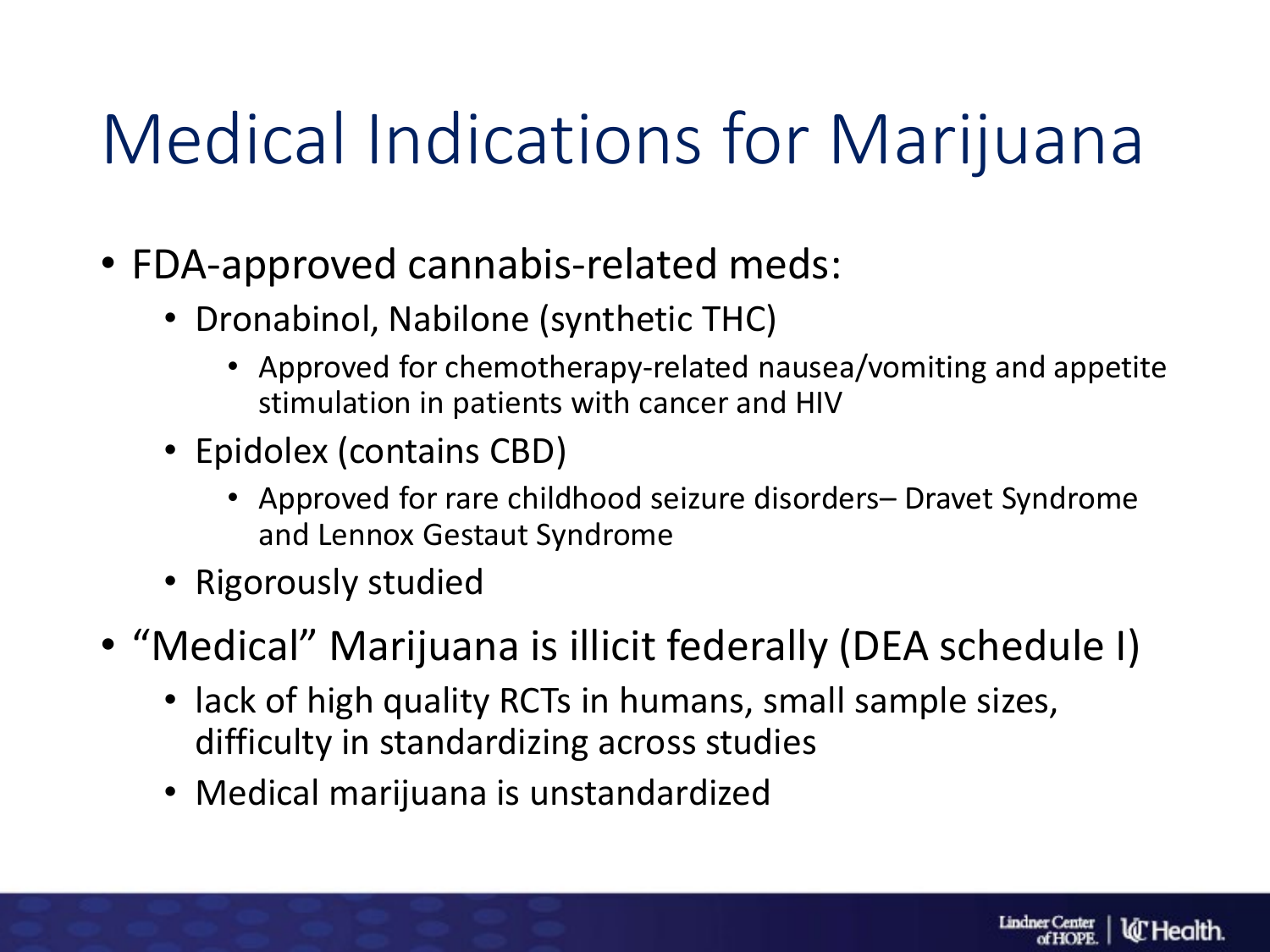### Evidence for therapeutic benefit of MJ

(summarized from Levinsohn and Hill review, 2020)

- High quality, modest evidence to treat (Torres-Moreno, 2018 meta-analysis of 17 RCTs)
	- spasticity, chronic pain, & bladder dysfunction in MS patients
- Moderate quality evidence (Whiting et al., 2015 systematic review and meta-<br>analysis of 79 RCTs)
	- Neuropathic pain, cancer pain
- Equivocal, low, or weak evidence (Nugent et al., 2017 meta-analysis of 27 studies; 2019 review)
	- Chronic pain, anxiety disorders with other medical conditions (chronic non cancer pain and MS)
- Poor evidence (American Academy of Ophthlamology, 2014)
	- glaucoma
- No evidence (Black et al., 2019 systematic review and metanalysis of 83 studies)
	- PTSD, ADHD, psychosis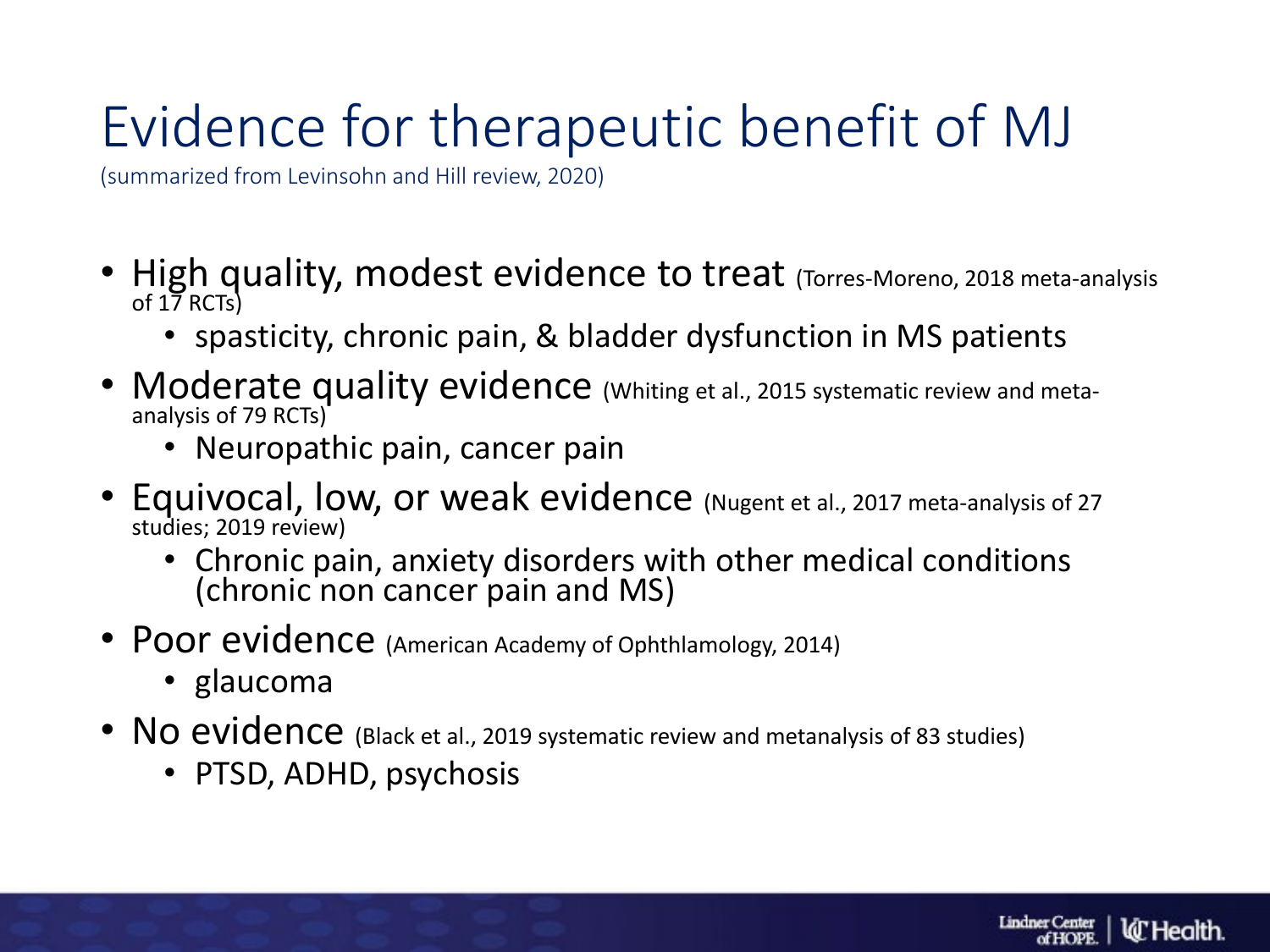### Evidence for therapeutic benefit of CBD

(summarized from Levinsohn and Hill review, 2020)

- Preliminary findings suggest
	- Anti-inflammatory, antioxidant, antiapoptotic, neuroprotective, analgesic, oncolytic, immunomodulatory effects
	- CBD may counteract psychogenic properties of THC (and possibly treat psychosis?)
		- supported by preclinical and neuroimaging studies
	- Mixed data from RCTs, may reflect dosing and stage of schizophrenia in studies
- Associated with lower anxiety in patients with social anxiety (Bergamaschi et al., 2011)
- Inconsistent evidence that CBD can be used to treat cannabis withdrawal
- Neuroprotective
	- Decreases neuroinflammation and promotes neuronal survival
	- Mixed and limited evidence for treating Alzheimer's, Parkinson's, and Huntington's Diseases
- IBD (Naftali et al., 2017)
	- Evidence in animal but not human studies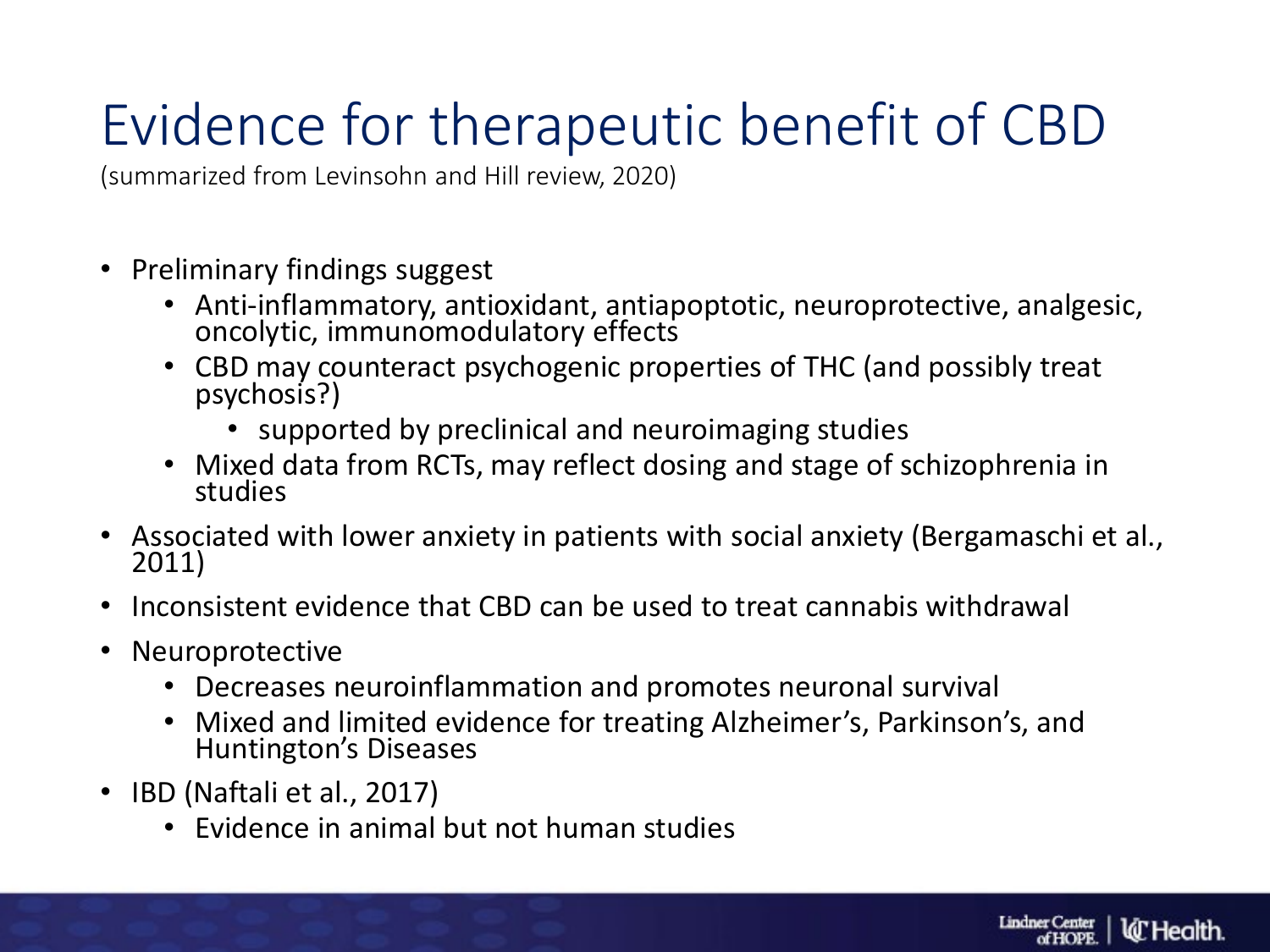### Risks to Mental Health

Marijuana:

- Regular/heavy use is associated with increased risk and worsening of depression and anxiety
- Higher doses may be associated with psychosis and paranoia
- Increased risk for developing schizophrenia in those vulnerable
- Lower life satisfaction
- Impaired neural connectivity in prenatal and adolescent exposure
	- Decline in IQ in those with early, regular use
- Risk for substance use disorder
	- Evidence of physiologic dependence and tolerance
	- Documented withdrawal syndrome in 1/3 of chronic users
		- Anxiety, irritability, craving, dysphoria, and insomnia
	- Problems in work, school, and relationships (occurs in 8% of adults and 17% of adolescents who use)
	- Predicts future abuse of illicit substances

### CBD

- May affect medication metabolism/cause drug interactions with certain meds
- No evidence of dependence or tolerance

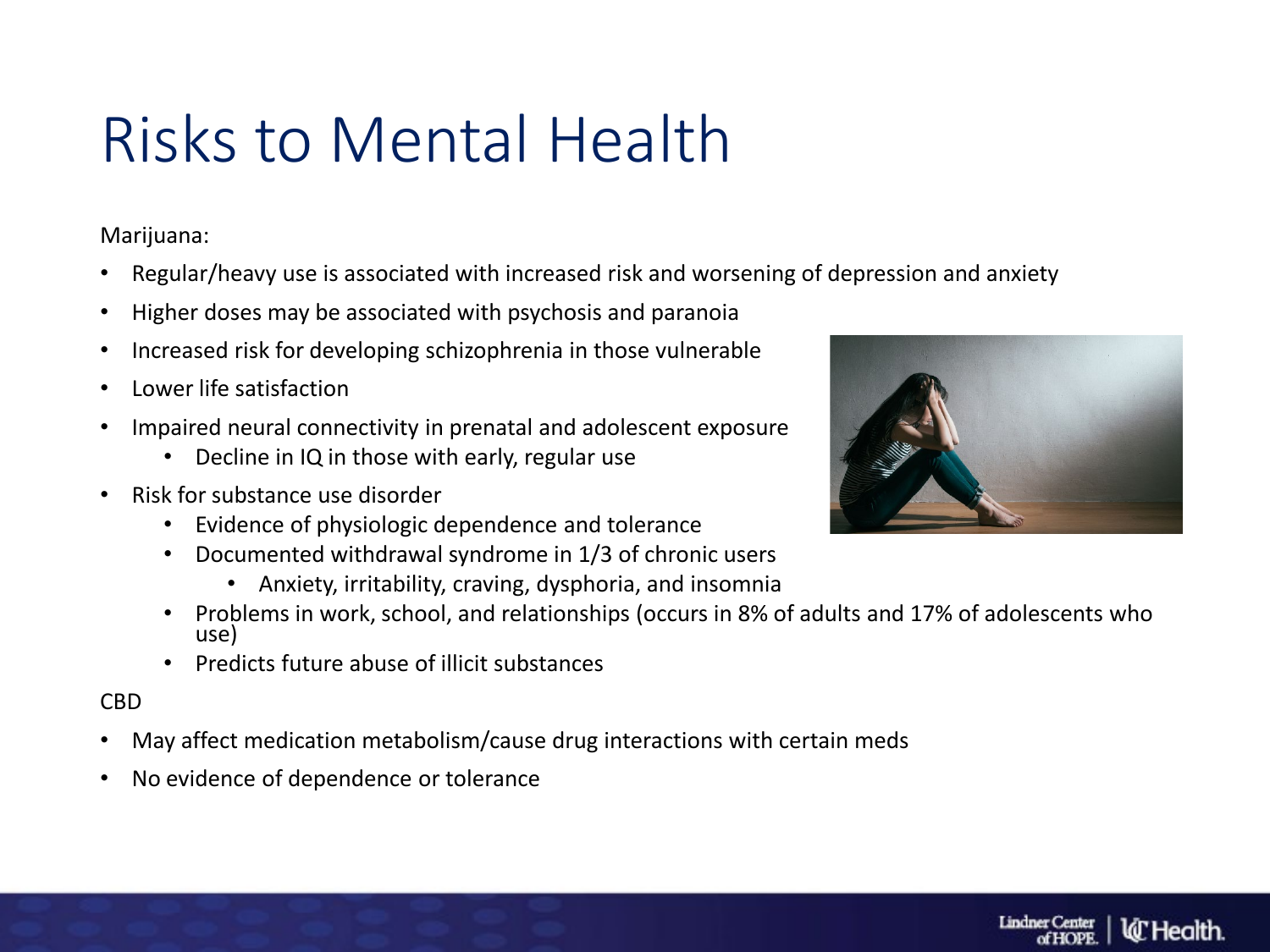### Risks to Young Adults/Teens

- A recent study showed earlier use of all substances including cannabis was associated with increased risk for developing a substance use disorder later in life
- Younger onset of marijuana use is associated with lower overall neurocognitive functioning (IQ and executive functioning)
- Youth who use marijuana may be more likely to engage in other risky behaviors such as using other substances and driving after use
- High concentrate use (gaining popularity) has higher risk for adverse effects such as increase anxiety and risks for psychosis



Picture: https://www.shutterstock.com/search/teen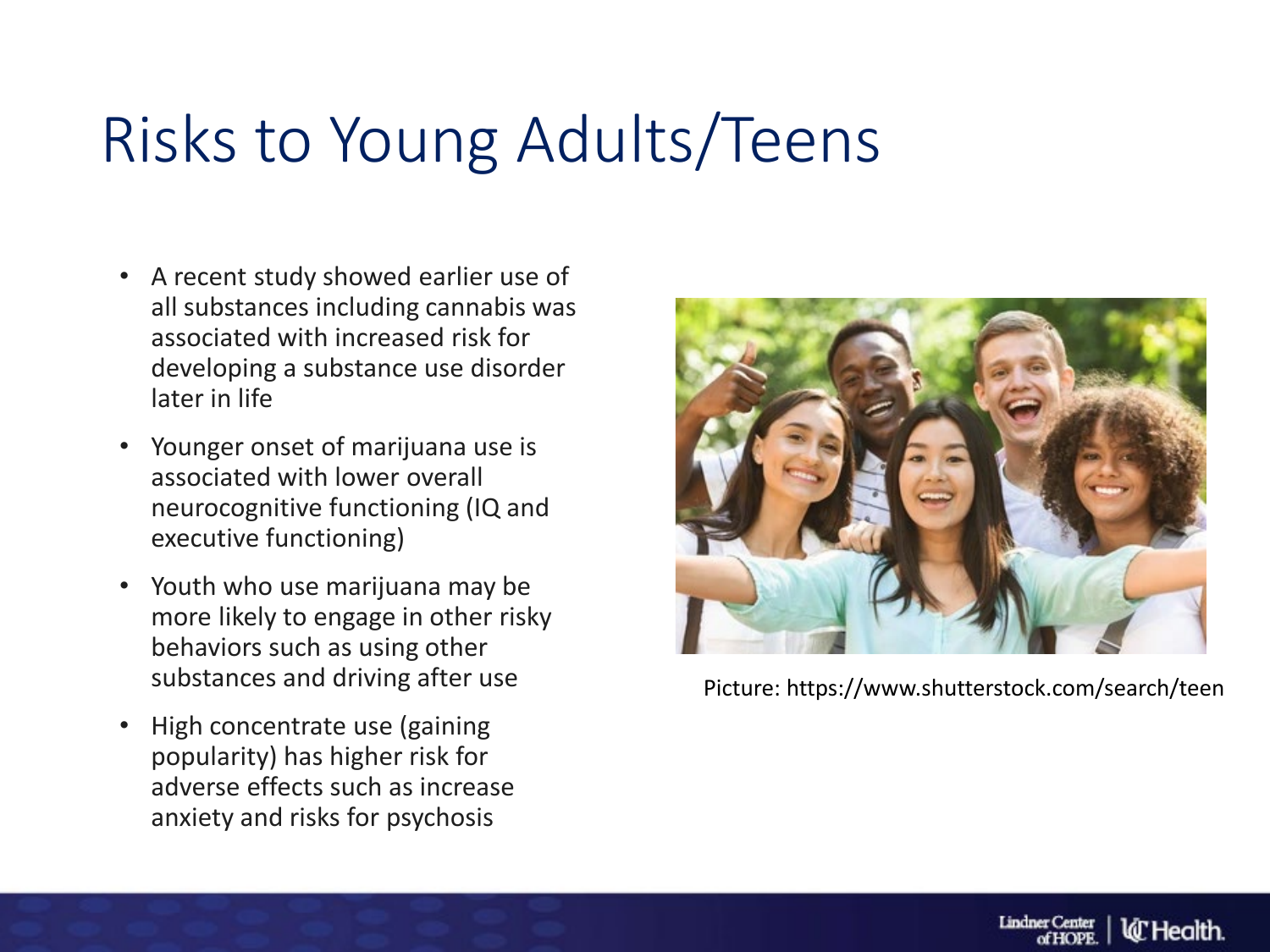### Other risks associated with marijuana use

- Acute intoxication doubles risk of MVA
- Cannabis hyperemesis syndrome
- Chronic cannabis smokers show
	- Higher risk for developing chronic bronchitis
	- Mildly increased risk for heart attack
	- Moderately increased risk for testicular cancer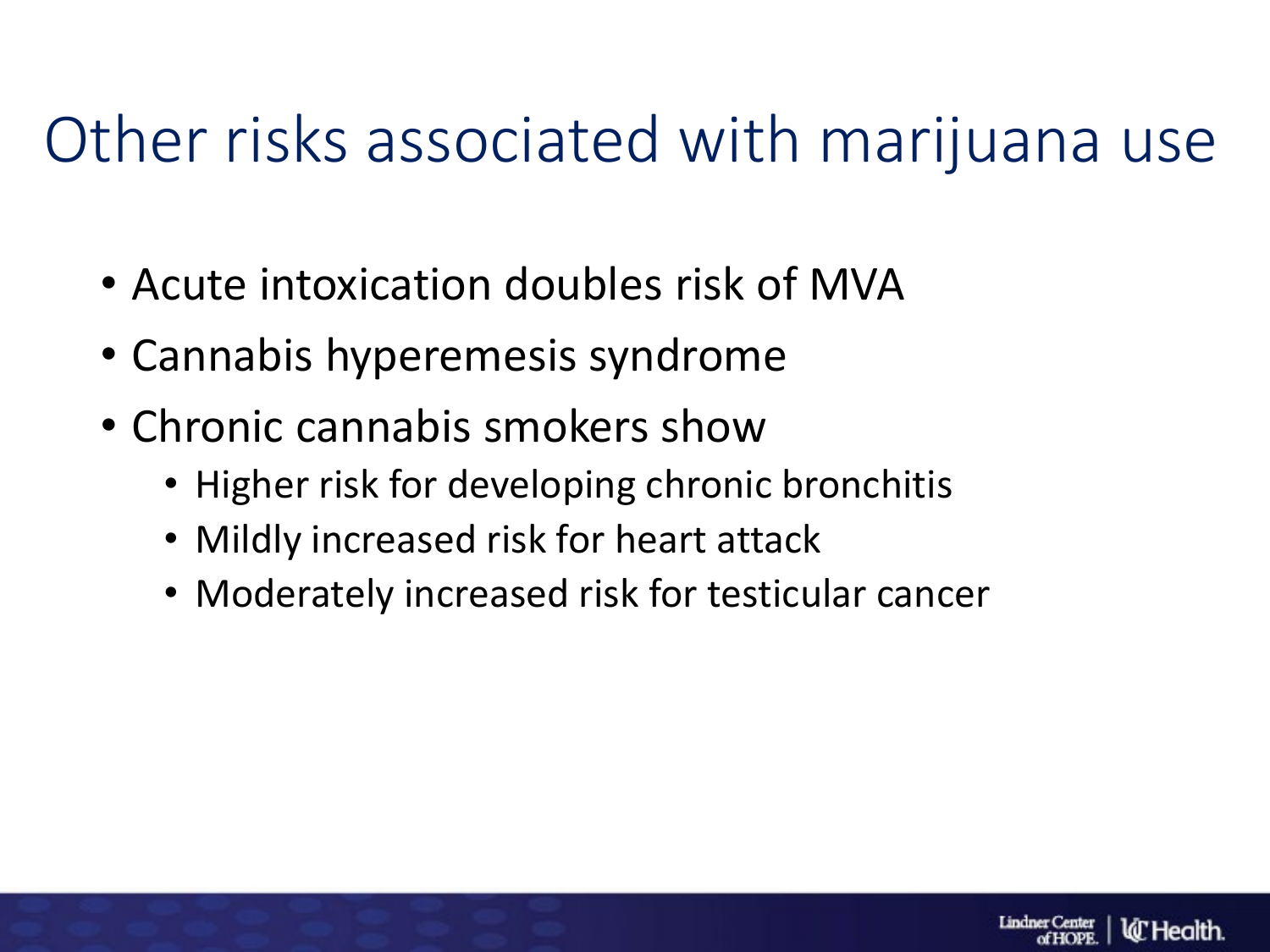### Ohio's Medical Marijuana Control Program



### <https://www.medicalmarijuana.ohio.gov/>

Despite variability in evidence, state policies have approved medical marijuana for many different medical issues

### • WHAT ARE THE QUALIFYING MEDICAL CONDITIONS [THAT MAY BE TREATED WITH MEDICAL MARIJUANA?](https://www.medicalmarijuana.ohio.gov/faqs)

- Certified physicians may recommend medical marijuana only for the treatment of a qualifying medical condition. Under Ohio law, qualifying medical conditions include all of the following: **AIDS, amyotrophic lateral sclerosis, Alzheimer's disease, cachexia, cancer, chronic traumatic encephalopathy, Crohn's disease, epilepsy or another seizure disorder, fibromyalgia, glaucoma, hepatitis C, Huntington's disease, inflammatory bowel disease, multiple sclerosis, pain that is either chronic and severe or intractable, Parkinson's disease, positive status for HIV, post-traumatic stress disorder, sickle cell anemia, Spasticity, spinal cord disease or injury, terminal illness, Tourette syndrome, traumatic brain injury, and ulcerative colitis.**
- In February 2021, the State Medical Board of Ohio determined the following conditions are considered covered by an existing qualifying condition: **arthritis, chronic migraines, and complex region pain syndrome**.

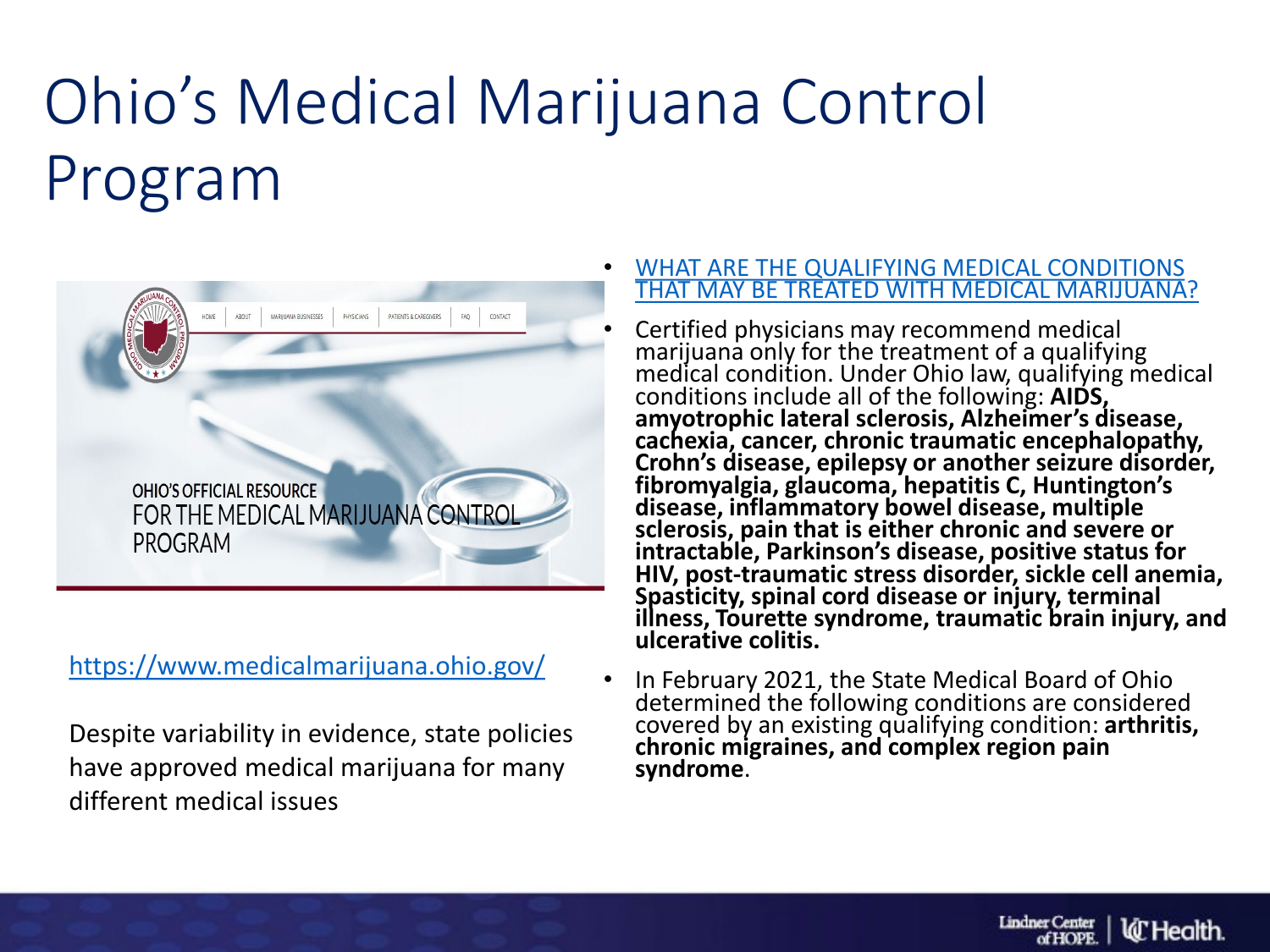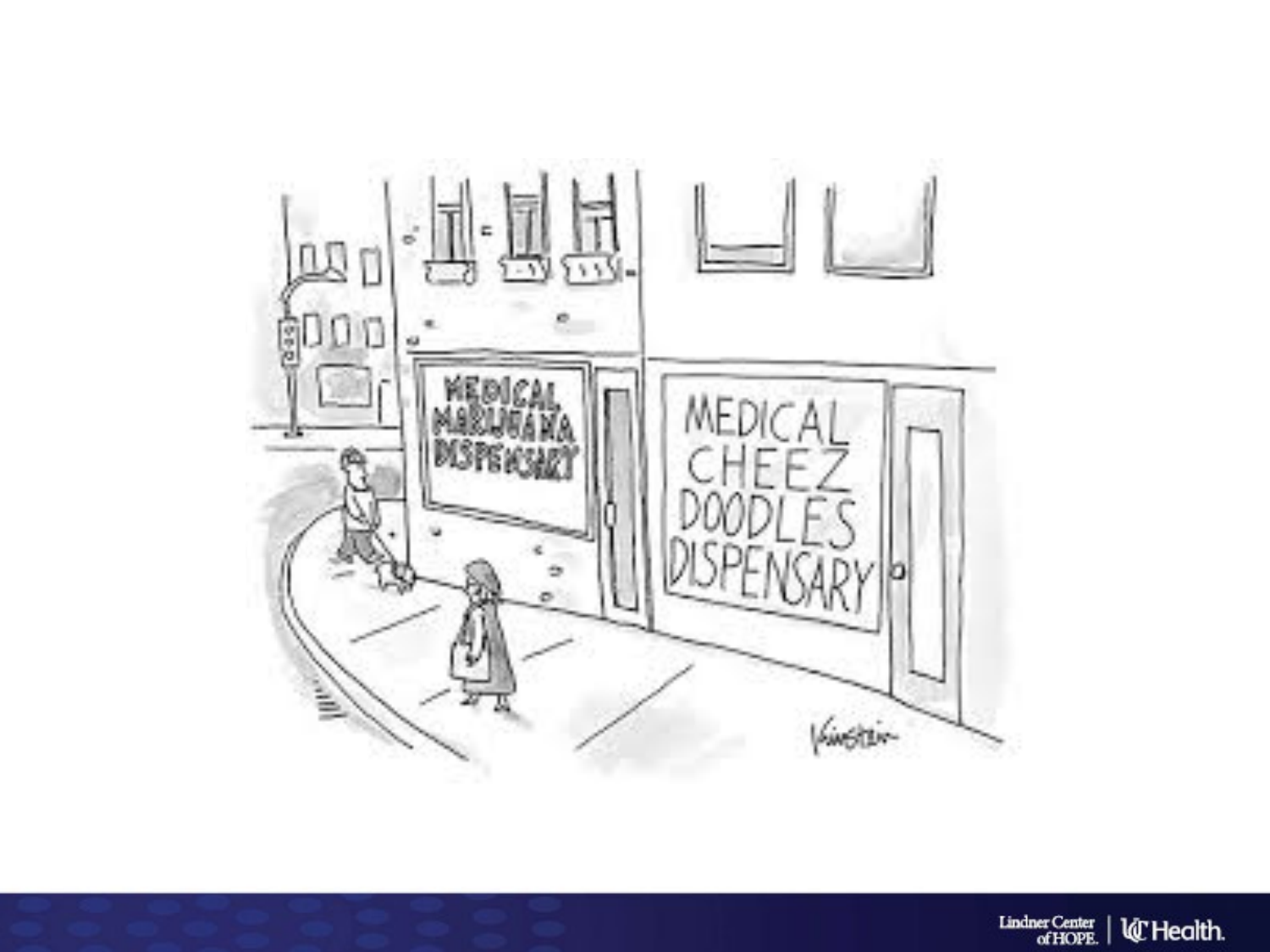## When considering the use of marijuana

- Talk with your doctor about
	- Current evidence supporting use for particular ailment
	- Acute and chronic risks of use
	- Individualized considerations
		- risks for addiction and exacerbating mental health and physical health problems
		- Heightened risk in adolescent/young adults
- Beware of problematic use/addiction risk and how to get help if this occurs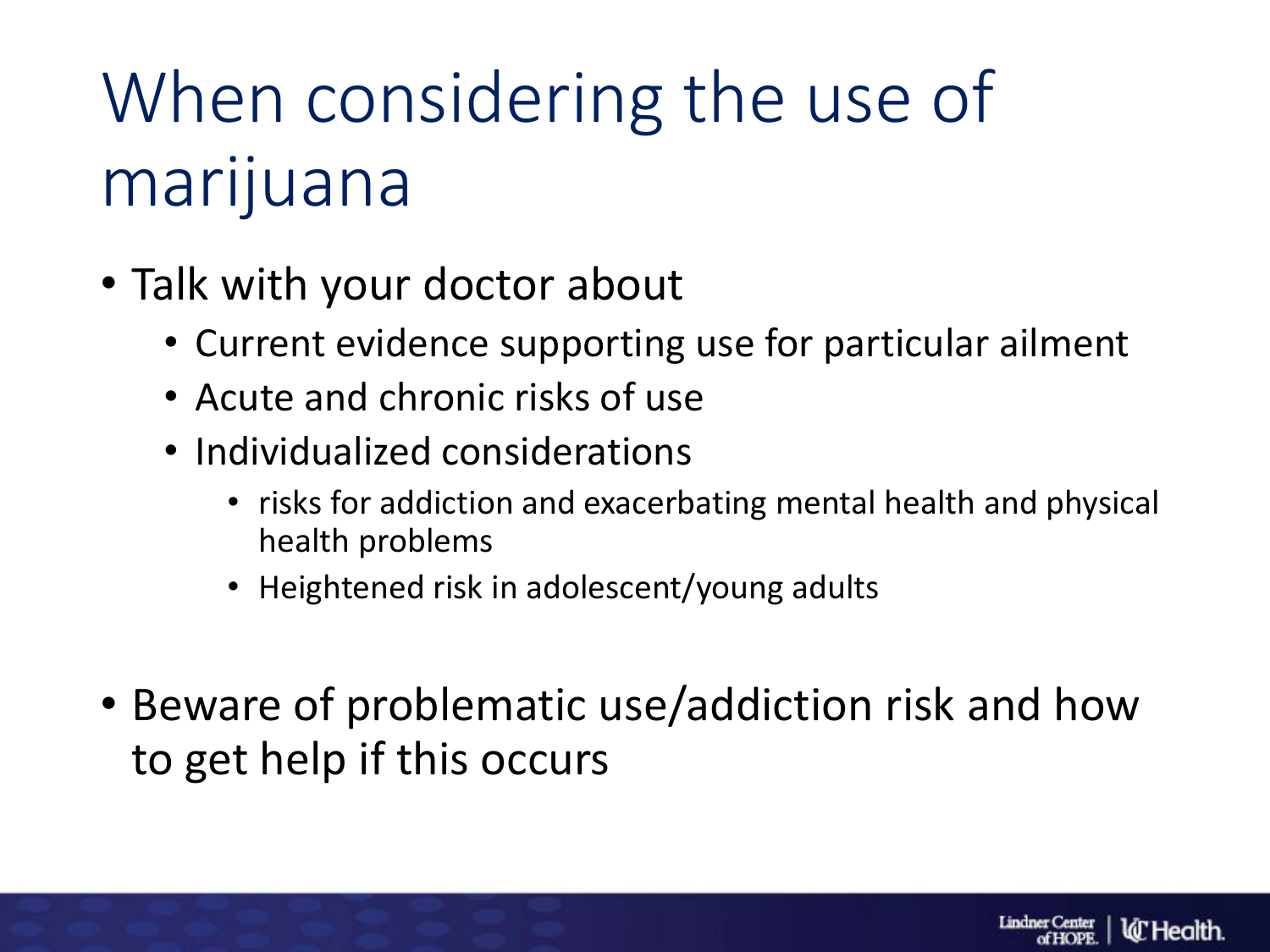## Helpful Resources to Stay Informed

- <https://teens.drugabuse.gov/>
- <https://www.justthinktwice.gov/>
- <https://johnnysambassadors.org/>
- [https://nida.nih.gov/drug-topics/cannabis](https://nida.nih.gov/drug-topics/cannabis-marijuana)marijuana

Christine.collins@lindnercenter.org

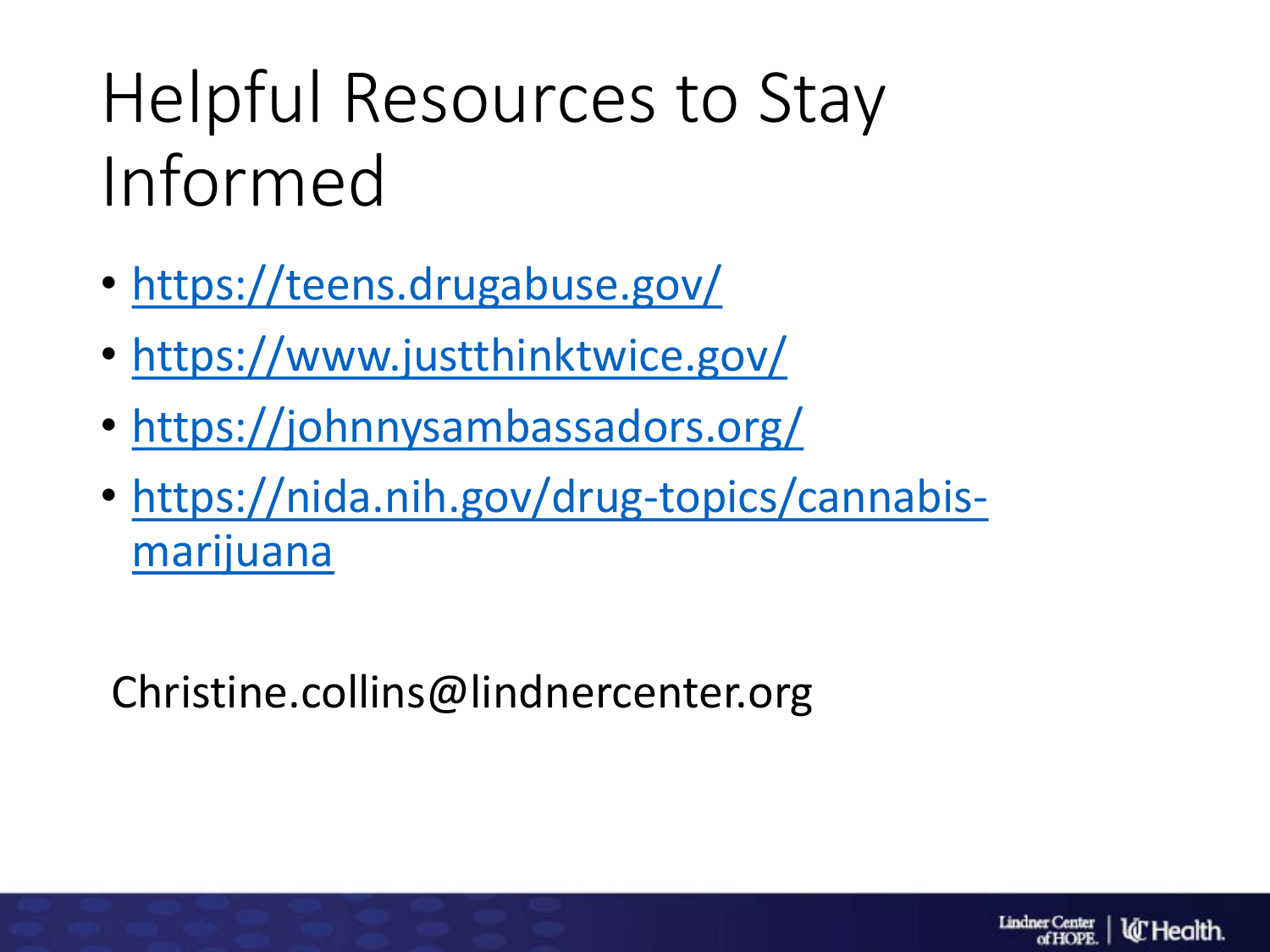## Summary

- Legalization of marijuana is expanding across the US and impacting the public's perception of its safety and potential uses
- Important to understand both the adverse health effects and the potential therapeutic benefits linked to marijuana.
- Limited evidence for therapeutic benefit to many conditions
- CBD may have more health benefits with less side effects but there are some concerns for med interactions and there remains insufficient high-quality data
- Known risks to mental health include triggering and exacerbating depression and psychosis, impacting IQ, leading to/exacerbating substance use disorder(s)
- Risk to young adults due to impacts on the developing brain
- If considering or engaging in use, talk with our medical providers to seek out evidence-based data to support your decision